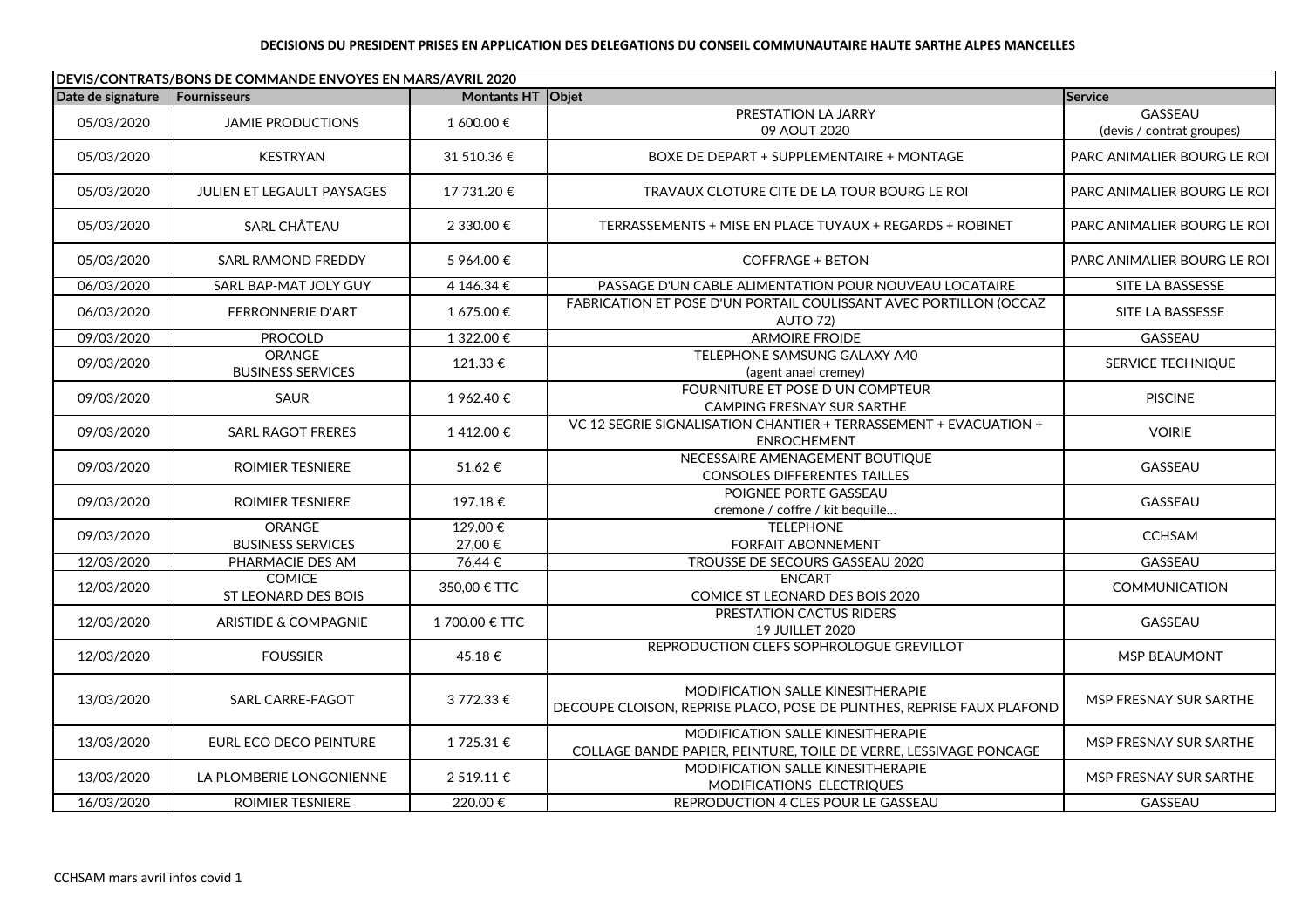## **DECISIONS DU PRESIDENT PRISES EN APPLICATION DES DELEGATIONS DU CONSEIL COMMUNAUTAIRE HAUTE SARTHE ALPES MANCELLES**

| 16/03/2020 | <b>DECA PROPRETE</b>                           | 378,87€<br>378.87€<br>151,55 € | PREVENTION DESINFECTION COVID 19 MAISON MEDICALE FRESNAY SUR SARTHE<br>SOUGE LE GANELON FYE | <b>CENTRES DE SANTE</b>                                    |
|------------|------------------------------------------------|--------------------------------|---------------------------------------------------------------------------------------------|------------------------------------------------------------|
| 17/03/2020 | <b>PRORISK</b>                                 | 199.00€                        | <b>200 BLOUSES JETABLES BLANCHES</b>                                                        | CENTRE DE SANTE FRESNAY SUR<br><b>SARTHE</b>               |
| 19/03/2020 | <b>EURL DME</b>                                | 9 9 5 0.67                     | <b>INSTALLATION CLIM REVERSIBLE LG</b><br><b>BUREAUX OFFICE NOTARIAL</b>                    | ZA FYE<br><b>L OUCHE ST PIERRE</b>                         |
| 19/03/2020 | <b>EURL DME</b>                                | 31 445.52 €                    | <b>INSTALLATION CLIM REVERSIBLE LG</b><br><b>BUREAUX MDS FYE</b>                            | <b>MDS FYE</b>                                             |
| 19/03/2020 | <b>EURL DME</b>                                | 10 468.12 €                    | INSTALLATION CLIM RECERSIBLE LG<br><b>TRANSPORT BEHIER</b>                                  | ZA FYE<br><b>L OUCHE ST PIERRE</b>                         |
| 19/03/2020 | <b>SVL</b>                                     | 211.07€                        | <b>TUBES GOUTTE A GOUTTE</b><br>SYSTÈME ARROSAGE                                            | GASSEAU                                                    |
| 19/03/2020 | 21 OPEN SERVICE                                | 1 250.40 €                     | ABONNEMENT LOGICIEL + CREDIT 1000 SMS                                                       | <b>EMDT</b>                                                |
| 24/03/2020 | <b>ORANGE</b><br><b>BUSINESS SERVICES</b>      | 309.90€<br>$17 \in H T/MOIS$   | ABONNEMENT PREFORMANCE PRO +<br>TELEPHONE A50 + ACCESSOIRES<br><b>AGENT PAULINE BEDOUET</b> | <b>CCHSAM</b>                                              |
| 24/03/2020 | SUPER U<br><b>BEAUMONT</b>                     | 20.83€                         | 1 WEBCAM LOGITECH C170                                                                      | CDS FYE                                                    |
| 25/03/2020 | <b>GEOTECHNIQUE</b><br>science de la terre sas | 4 130.00 €                     | ETUDE DE SOL CENTRE DE COLLECTE D ANCINNES                                                  | <b>DECHETS</b><br>sous dossier centre collecte<br>ancinnes |
| 26/03/2020 | <b>ROIMIER TESNIERE</b>                        | 33.90€                         | CYLINDRE 40/40                                                                              | <b>SANITAIRES</b><br><b>ST LEONARD</b>                     |
| 27/03/2020 | <b>ORANGE</b><br><b>BUSINESS SERVICES</b>      | 25.00€                         | ETUI FOLIO GALAXY A40 NOIR<br><b>AGENT J-C LEVEL</b>                                        | <b>CCHSAM</b>                                              |
| 31/03/2020 | <b>DISTRIMED</b>                               | 78.25€                         | BIDON 5L ALCOOL ISOPROPYLIQUE 70%                                                           | <b>CDS FRESNAY</b>                                         |
| 06/04/2020 | <b>DISTRIMED</b>                               | 73.33 €                        | BIDON 5L ALCOOL ISOPROPYLIQUE 70%                                                           | <b>CDS FRESNAY</b>                                         |
| 08/04/2020 | <b>CONFECTION FLECHOISE</b>                    | 1 035.00 €                     | <b>BON DE COMMANDE</b><br>300 MASQUES LAVABLES                                              | <b>CCHSAM</b>                                              |

|             | <b>ARRETES DE CREATION DES REGIES ET FIXATION DES TARIFS</b> |  |  |  |
|-------------|--------------------------------------------------------------|--|--|--|
| <b>Date</b> | <b>Objet</b>                                                 |  |  |  |
|             |                                                              |  |  |  |
|             |                                                              |  |  |  |
|             |                                                              |  |  |  |
|             |                                                              |  |  |  |

|            | CONVENTION REGIE GASSEAU BOUTIQUE CAFE NATURE |                                 |                                                                               |
|------------|-----------------------------------------------|---------------------------------|-------------------------------------------------------------------------------|
| Date       | Signataire                                    | <b>Montant Obiet</b>            |                                                                               |
| 09/03/2020 | <b>IMme Francoise GAUTIER</b>                 | 15% des ventes sacs et tabliers |                                                                               |
| 05/03/2020 | <b>IMme Juliette DURAND</b>                   |                                 | 15 et 20% des ventes sculptures, tableaux, vêtements, bijoux, cartes postales |
| 06/03/2020 | <b>IM. Emmanuel FORTIN</b>                    |                                 | 20% des ventes produits sucrés et salés                                       |

| <b>S PARTICULIERS</b><br><b>ICON</b><br>N LOGEMENTS DES I<br>DE<br>:ATION I<br>. RAJ<br>LUC/ |            |                       |  |  |
|----------------------------------------------------------------------------------------------|------------|-----------------------|--|--|
| <b>IDate</b>                                                                                 | Signataire | <b>Montant IObiet</b> |  |  |